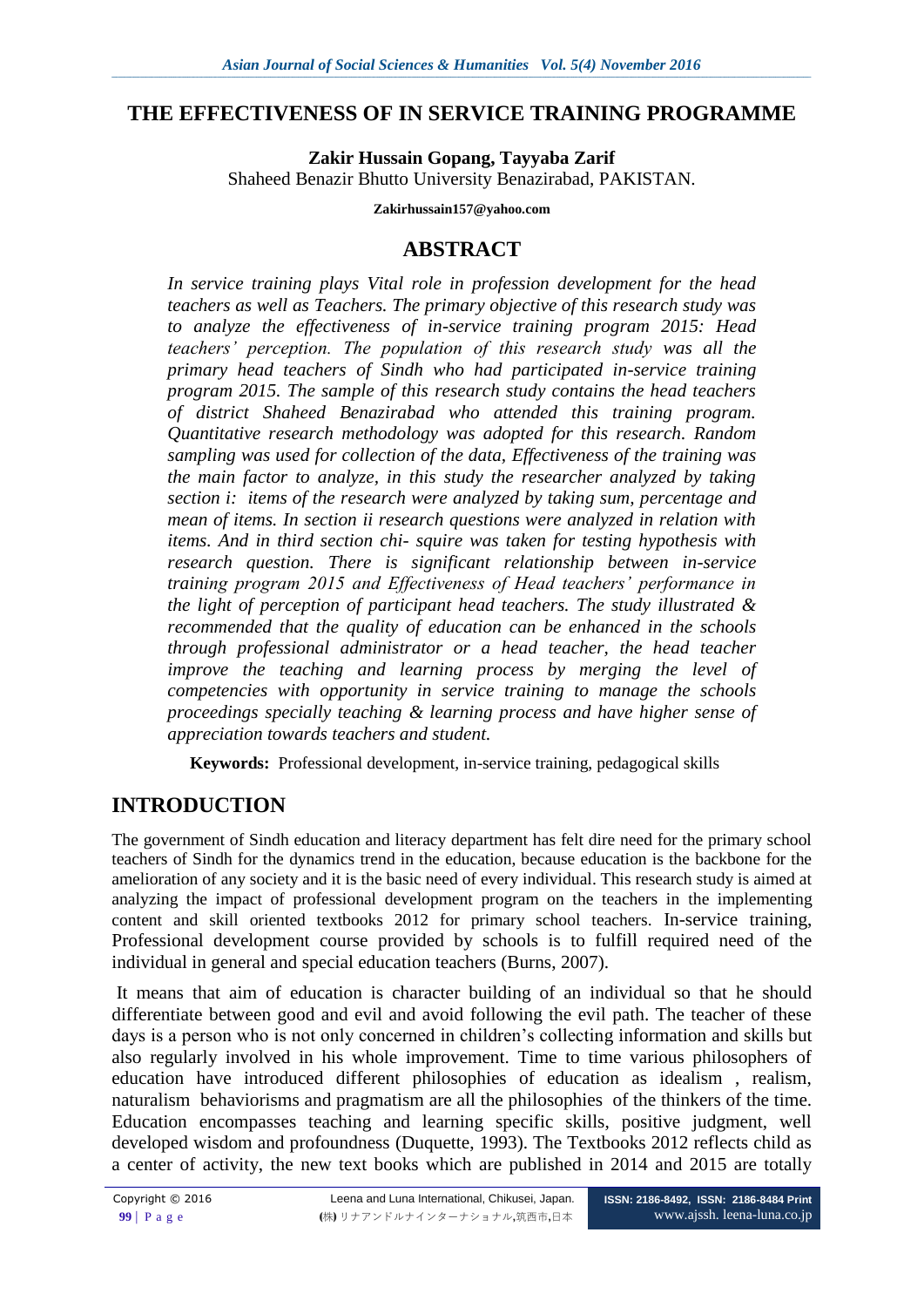based on activity so it is most important to provide awareness to the teachers from this dynamic situation of education.

The training of teachers is a vital task to equip new and innovative knowledge to the learners the pillars of the future generation. Trained teachers have positive effect on the student learning outcomes and achievements. Moon, Mayes and Hutchinson (2004) found that training have strength in understanding others. Trained Teachers can use their ability to impact and influence the pupil to perform. They know dynamic and innovative strategies and teaching styles.it showed that teachers who had low commitment to the profession prior to training became highly committed after they were given opportunity to go for in-service training. The stack holders of this training program are: i) Bureau of Curriculum and Extension Wing Sindh Jamshoro (BOC), ii) Provincial Institute of Teachers Education (PITE) Sindh, iii) Reform Support Unit (RSU), iv) Sindh Text Book Board Jamshoro (STBB), v) Sindh Teachers Education Development Authority (STEDA).

The plan was to train twenty four thousand primary teachers of whole Sindh and five hundred Head teachers of district Shaheed Benazir Abad Who participated in the training program 2015 during four phases.

### **RESEARCH OBJECTIVES**

This research study aims at exploring the course participant's perception about effectiveness of the in service training program 2015 their improved pedagogy aligned withthe implementation of new textbook 2012.

1. To explore the perceptions of trained head teachers effectiveness of in service training program 2015 for implementation textbook 2012.

2. To study the improvement in the head teaching process aligned with the training program 2015 "implementation textbook 2012.

3. To analyze the level of improved pedagogical practice after cascading the training program 2015 "implementation textbook 2012.

4. Analyze the variety of strategies were adopted during training program by the facilitators to achieve objectives?

## **HYPOTHESIS**

Hypothesis1(H0) *:* There will be no significant positive change in the perception of trainee head teachers as a result of head teachers training program 2015.

Alternate Hypothesis2 (H):-There will be a positive significant change in the perception of the head teachers because of head teacher's in-service training program 2015.

The study follows the following basic hypotheses:-

Research Hypothesis: There will be no significant positive change in the perception of trainee head teachers as a result of head teachers training program 2015.

Alternate Hypothesis:-There will be a positive significant change in the perception of the head teachers because of head teacher's in-service training program 2015.

## **LITERATURE REVIEW**

The literature about the training developed the conceptual and theoretical framework of the study by discussing its main themes in the light of current literature. The main themes of the study are effectiveness of professional development, in-service training, effective teaching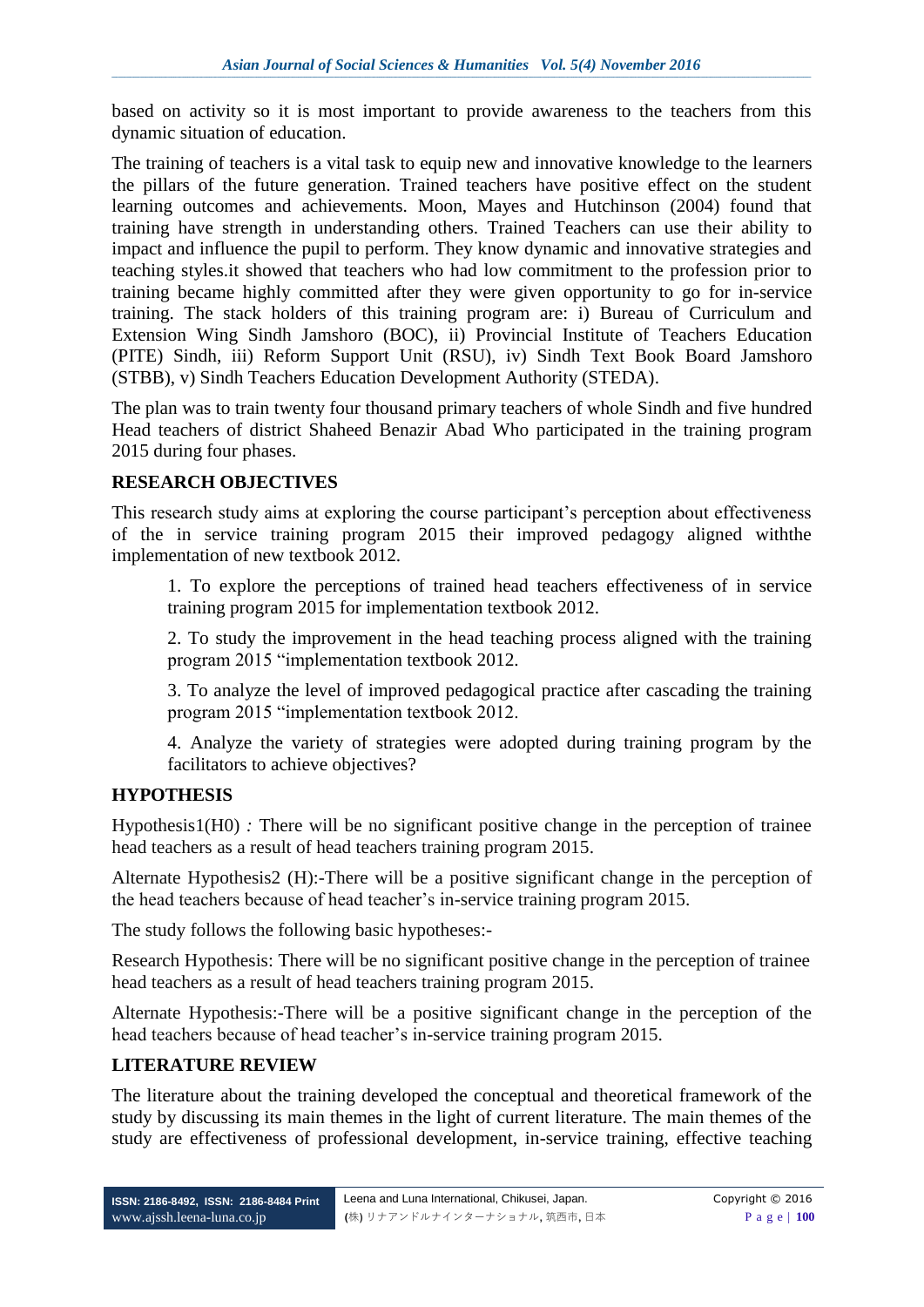process head teachers perception and pedagogical skills its impact & implementation of textbook 2012.Professional development is concerned with the holistic development that enhance knowledge, skills and attitude of the teacher enable to teach very effectively, and it enhance teaching performance and competencies. In the designing strategies for learning is practice in the professional practice institutions, the challenge is to make assessable the knowledge of expert, who practices in special field. Professional development aimed at enhancing the professional status of educators through capacity building. These programs create effective and continuous professional upgrading opportunities for educators to build content competence, creative approach, methodological expertise and administrative qualities. Professional capacities ensuring access to relevant effective multimedia materials and resources to improve classroom-teaching practices. In a research, study by Gray (2005) majority of the head teacher's professional development for them had a little concern for the schools, so they consider it as a time and energy consuming. In understanding certain points about teacher education and training, various features considered essential. Training related to construct particular teaching strategies about lesson planning or teaching an individual. On the other hand, Development is a continuous process depending on the individual teacher. Teacher Training fulfils definite basic requirements such as, to assist an individual to command over the degree of confidence in what way the teacher wants to achieve. However, development is concerned over a broader sense a long-term achievement of a teacher to acquire knowledge and new strategies, to achieve new techniques and innovative thoughts and so, to remove professional weaknesses and all other feelings that one has expressed prior to the training. (Freeman, 1982). (Kaplan, 2004). It is noted that the challenges for teachers professional development are to provide learning area for the teachers to enhance their skills, widen their understanding and ongoing develop instructional approaches that support teaching and learning environment. (Walker, 2010). Teacher's basic requirements and needs have not considered, enough awareness provided to them about such courses.(Yan, 2005).

In-service teacher education is defines as the collective behavior and practices commonly fall under the umbrella of skilled enhancement. The continuous training of teachers is necessary task, no any reform is acceptable without ongoing training that makes teachers capable of facing challenges that come in their way of profession life, so that effectively promote and assist his students. It is an attempt to integrate the process of teacher training and re-training that complete process comes under the concept of teacher's skill attainment or professional development. These are collective attempt to enhance the concert of the teachers working in an institution to put into practice a particular improvement in a course.(Sapp, 1996). The inservice education and training of teachers generally abbreviated as (INSET), it is a planning of combined efforts to taken to replenish the teachers of primary, elementary and secondary and even at all level. In- service education is to improve the educational skills in such a way to provide knowledge and to equip the future generation successfully.

# **RESEARCH METHODOLOGY**

The research design of the study was categorized as quantitative by method and descriptive by purpose. Quantitative research is the systematic empirical investigation of observable phenomena via statistical and computational techniques. Quantitative data is any data that is in numerical form such as statistics, percentages, etc. The researcher analyzes the data with the help of statistics. The researcher is hoping the numbers give an unbiased result that can be generalized to some larger population.

The population consist of 42900 primary school in the province of Sindh (REF) so total 42900 (only one teacher consider head teacher from each school) head teacher are working in this school but 24000 primary head teachers form the school have been selected by the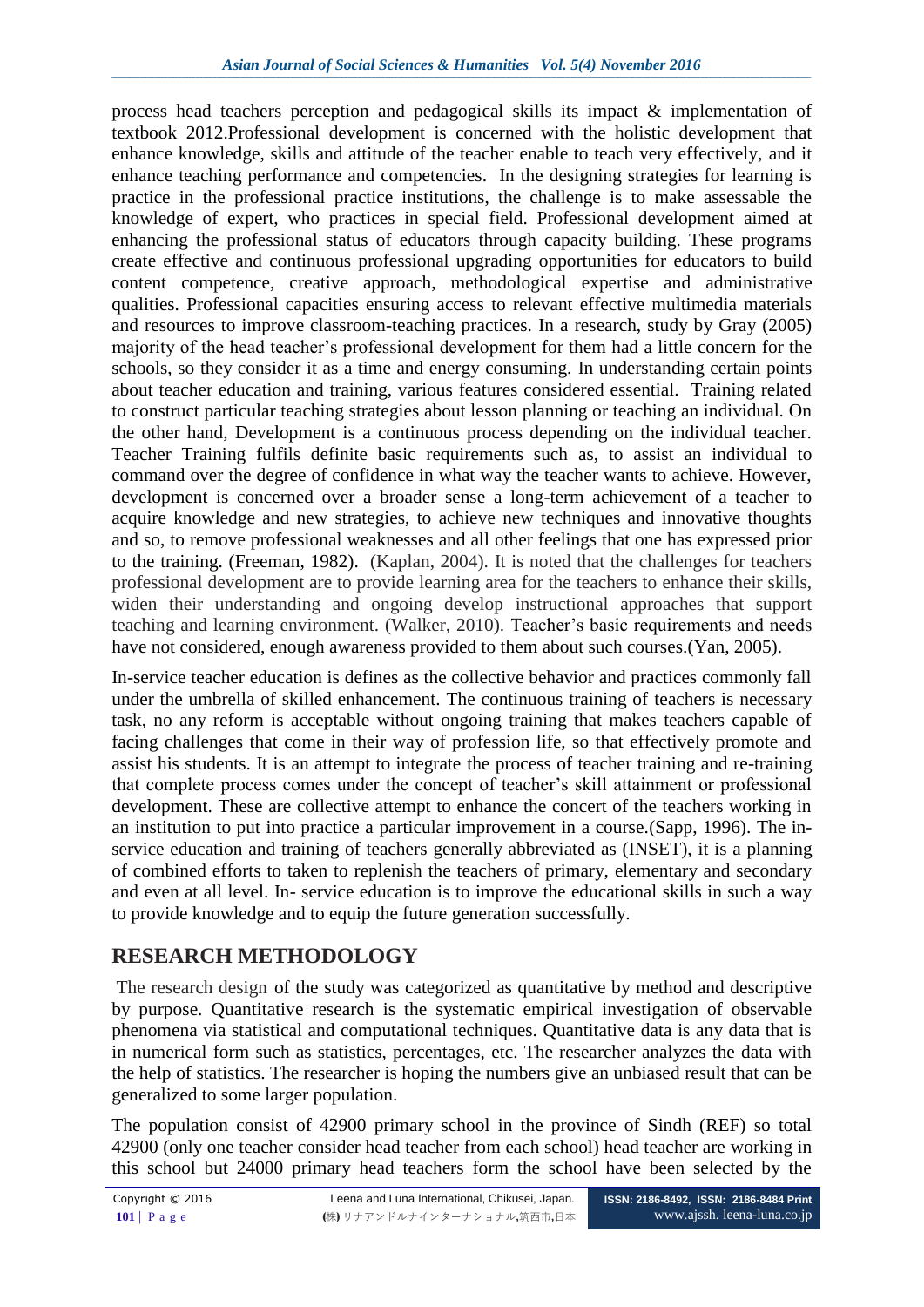government the of Sindh for this in-service training 2015 program keeping in view this the population of this study was twenty four thousand primary head teachers of Sindh those who participated in in-service training program 2015.

The population of this study was 24000 primary head teachers who were participated in this service program 2015 this is the huge population so researcher selected Shaheed Benazirabad as target population which was 500.So out of this population 50 % of the head teachers were selected with the help of convenient random sampling.

A sample is a small portion of a target population. Sampling means selecting a givennumber of subjects from a defined population as representative of that population (Orodho, 2005).

The instruments used in this study was a five point Likert scale questionnaire ranging from (1= strongly disagree, 2= disagree, 3=Disagree.4=Agree and, 5 =strongly agree) for the trainee head teachers in order to get perception from them about in-service training program 201,5, their perception and effectiveness was examined. Keeping in view the research questions the item of tool was finalized.

The data collected by administrating a close ended questionnaire to the trainee head teachers. The questionnaire was distributed by the researcher himself in order to get perfect results. The researcher personally visited the schools whose head teachers had participated in service training program 2015. The researcher explained questionnaire. Enough time was given to the head teachers to understand and to fill the questionnaire so as to consider their responses valuable.

The researcher visited primary schools of district Shaheed Benazirabad with a view to determining the effectiveness of the in-service training program 2015, and the perception of trained head teachers about it." perceptions regarding effectiveness their in-service training program.

The collected data were categorized and analyzed in sum, percentage and mean of the items. The analysis was completed in three steps and each step was nominated as section so there are three sections of data analysis.

The first section was to analyze the number of items to calculate, sum, percentage from the questionnaires. The process of analyzing the data was adopted in collecting responses according to ascending numbers their sum total percentage and mean was calculated and graph was also plotted accordingly to show percentage of the result. In section ii was the analysis of research questions as related to the items, every research question and its related items was analyzed. In the section iii chi-squire was taken to accept or reject the hypothesis.

# **DATA ANALYSIS**

| Options      | Strongly disagree | Disagree | Undecided | Agree   | Strongly<br>Agree | <b>TOTAL</b> |
|--------------|-------------------|----------|-----------|---------|-------------------|--------------|
| Fe           | 325               | 393      | 554       | 2970    | 3355              | 7597         |
| Fo           | 250               | 250      | 250       | 250     | 250               |              |
| $(fe-fo)$    | 75                | 143      | 304       | 2720    | 3150              |              |
| $(fe-fo)$    | 5625              | 20449    | 92416     | 7398400 | 9780750           |              |
| (fefo)<br>Fe | 17.3              | 52.03    | 166.81    | 2491    | 2915.2            | 5642.4       |

Table 1. Testing of hypothesis by chi-squire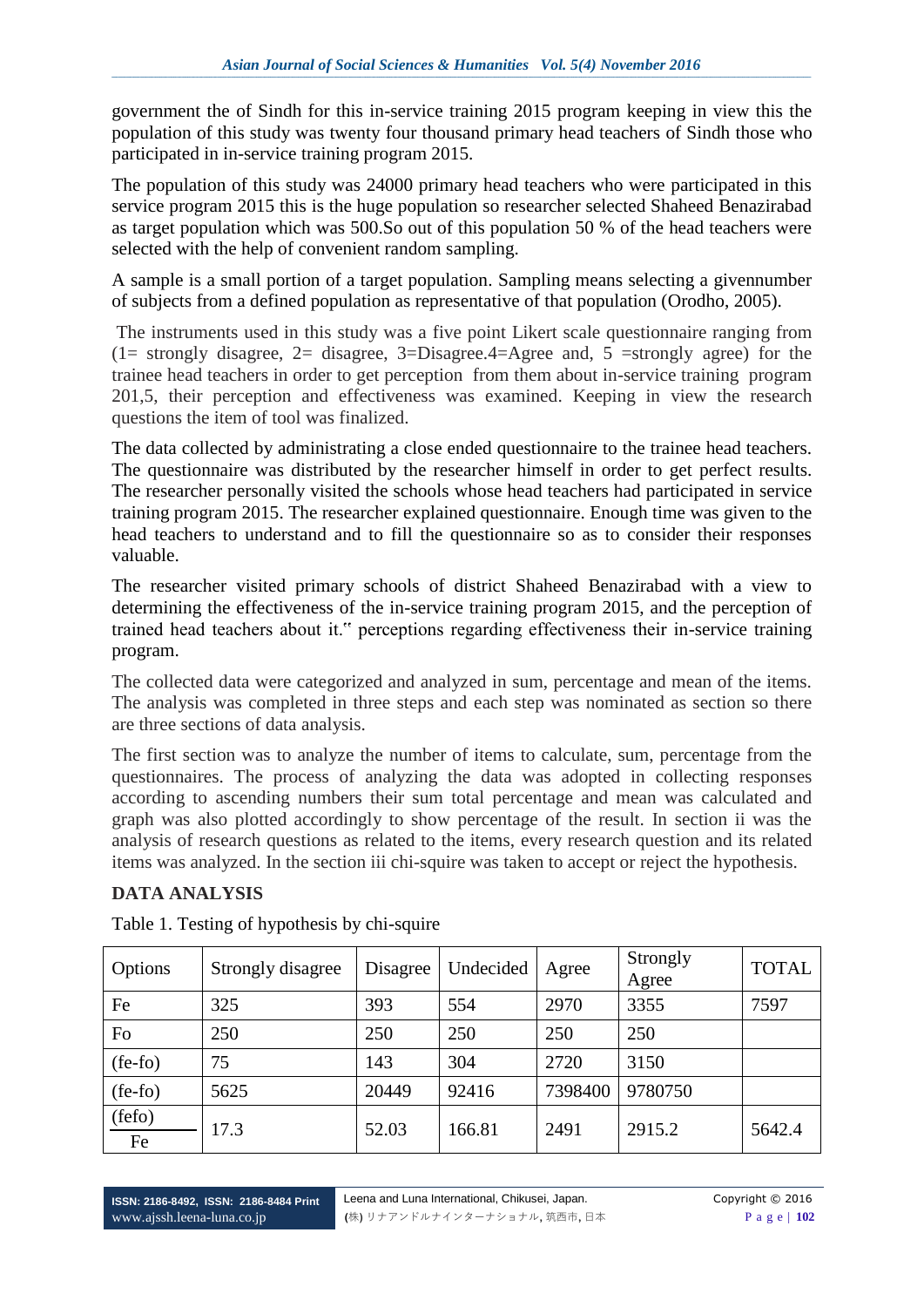Level of significance  $= 0.05$  \*\*p= BY using chi-squire, Decision Rule = Reject Null Hypothesis if calculated Value is greater than table value, Result; 5642.4.

Decision Rule = Reject Null Hypothesis if calculated Value is greater than table value, keeping in view the above table calculated value is greater than the table value. So as per decision, rule Null Hypothesis has rejected. It may be concluded that there is significant relationship between in-service training / professional development and Effectiveness of Head teacher's performance.

# **FINDINGS OF THE STUDY**

According to the statistical result of the testing of hypothesis by chi-squire, the null hypothesis rejected, there is significant relationship between in-service training / professional development and Effectiveness of Head teacher's performance.

As per findings of this research study reveals that in -service-training program is essential for the teachers to cope with the challenging and emerging situations arise time to time.The results of this study revealed that a significant influence of in-service training on head teachers' attitude towards, the result of these findings is highly correspondents with resembles to the findings of Udey (2002), Nakpodia (2008) and Akin bode (1996). These researchers disclosed that in-service training for the head teachers as well as teacher's continuous process for up-dating teachers' knowledge, skills and attitudes in their chosen profession.

The findings of study agrees with Jibowo (2004) who earlier explained that in-serve training helped teachers to be abreast with existing development and trend in classroom instruction and this led to job effectiveness and after motivation on the job. On the other hand, the head teachers who not provided such opportunity lag behind in their professional life.

The findings of the study were as per perception of head teachers the approaches which were use during in-service training program were helpful to enhance their academic performance not only this but also the training was useful for the enhancement of pedagogical practices which helped to implement textbook 2012 . As for proceeding of training program is concern head teachers have positive perception and replied the facilitators shared useful practices regarding effective implementation of new text book 2012 in the classroom. All the facilitators adopted variety of strategies during training for the achievement of training objectives.

The general findings of the study were, attitude of teachers regarding professional development is positive as per the views of the head teachers, and the program content reflected the needs of the head teachers.

## **CONCLUSION**

General recommendation is that the quality of education should enhanced in the school through professionally developed administrators as head teacher. The head teachers improve the teaching and learning process by uplifting the level of competencies with the help of inservice training program that help them to manage the schools properly. They should have higher sense of appreciation towards teachers and their students to bring up their morale and rate of participation as well as rate of retention. It is argued that our system of education is centralized, the authorities change, arrange its curriculum as well as schedules of study and they, imposed to perform, usually carry modifications. As a matter of fact, there is no concerned about head teachers and teachers, so it is suggested that realizing the reality, teachers and head teachers be involved in making modifications, they be the part of system.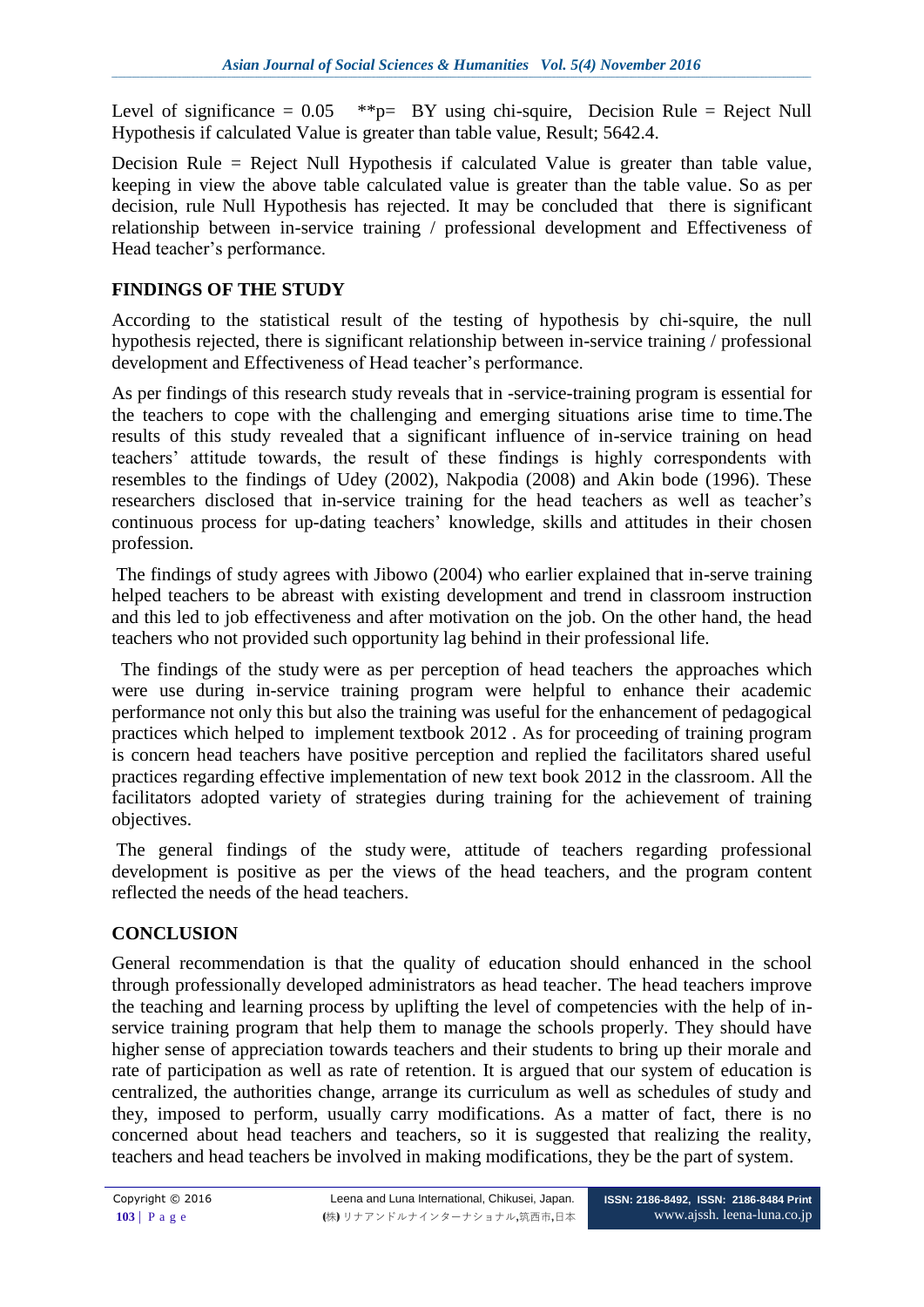### **RECOMMENDATIONS**

The Specific recommendations emerged from the analysis of the findings of this research study are portrayed as under:

- 1. The head teacher should acquire new trends and innovative ideas through professional development; therefore, it recommended that the authorities should organize regular and systematic in-service training courses for the head teachers so that they might be aware from new and modern techniques of teaching, learning and administrative grounds of the school.
- 2. The professional development should be in farm of training courses, seminars, conferences, workshops and short term as well as long term in-service training program because professional developer update, motivate and enhance head teachers' teaching and administrative skills.
- 3. Trained head teachers must create healthy environment and promote learning atmosphere to promote institutes development by focusing on students learning outcomes.
- 4. A trained Head teacher can play vital role in developing and promoting teacher's attitude and ongoing professional development of their staff, share their leadership skills with their teachers to enhance overall efficiency of the institute.
- 5. It is highly recommended that the school summer vacation should purposefully utilized for professional development, refresher courses and leadership skill development programs every year to enhance pedagogical practices.
- 6. The senior practicing classroom teachers must be involved in the planning and implementation of such programs because they are directly in touch with the learners and properly aware of their teaching and learning needs.
- 7. Teaching is a profession, for the development of in-service training computer skill be considered as a necessary part to get awareness from the emergent trends and innovative ideas though teacher education.